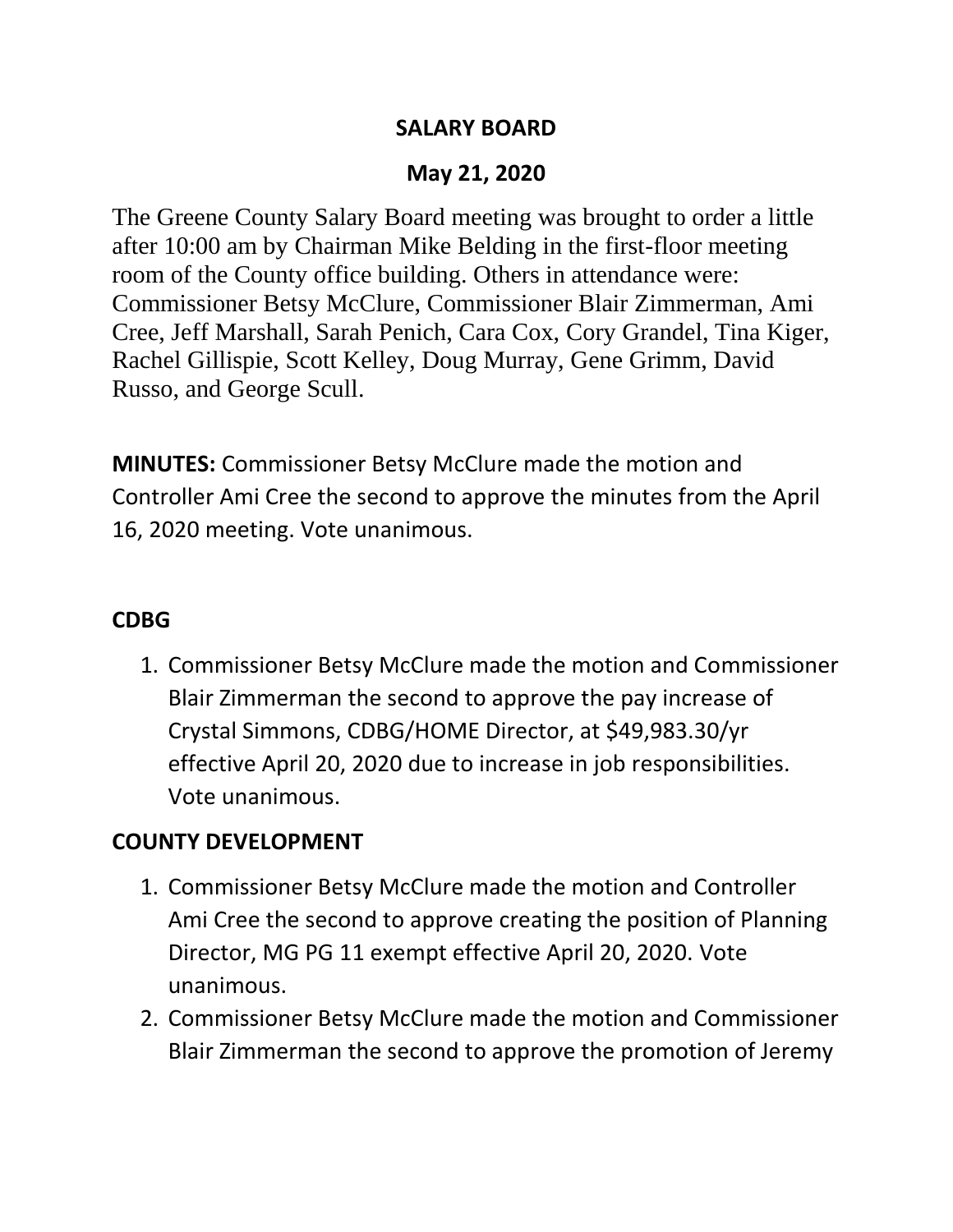Kelly to Planning Director, at \$55,687.06 (MG PG 11 exempt) effective April 20, 2020. Vote unanimous.

- 3. Commissioner Betsy McClure made the motion and Commissioner Blair Zimmerman the second to approve creating the position of regular full time Planning Associate, MG PG 4 non-exempt effective May 7, 2020. Vote unanimous.
- 4. Commissioner Betsy McClure made the motion and Commissioner Blair Zimmerman the second to approve the hiring of Austin McDaniel as regular full time Planning Associate at \$16.02/hr (MG PG 4) effective May 13, 2020. Vote unanimous.
- 5. Commissioner Betsy McClure made the motion and Commissioner Blair Zimmerman the second to approve the transfer of Rebecca Morris to regular full time Fiscal Associate, at \$23,320.15/yr (MG PG 1) effective May 19, 2020. Vote unanimous.

# **CYS**

- 1. Commissioner Betsy McClure made the motion and Controller Ami Cree the second to accept the resignation of Stacey Courtwright, Director, effective April 24, 2020. Vote unanimous.
- 2. Commissioner Betsy McClure made the motion and Commissioner Blair Zimmerman the second to approve the temporary promotion of Michael Holloway to Acting CYS Director, at \$43,953.00/year effective April 28, 2020. Vote unanimous.
- 3. Commissioner Betsy McClure made the motion and Controller Ami Cree the second to approve the reclassification of the CYS Fiscal Operations Officer position to MG PG 10 effective April 20, 2020. Vote unanimous.
- 4. Commissioner Betsy McClure made the motion and Commissioner Blair Zimmerman the second to approve the reclassification of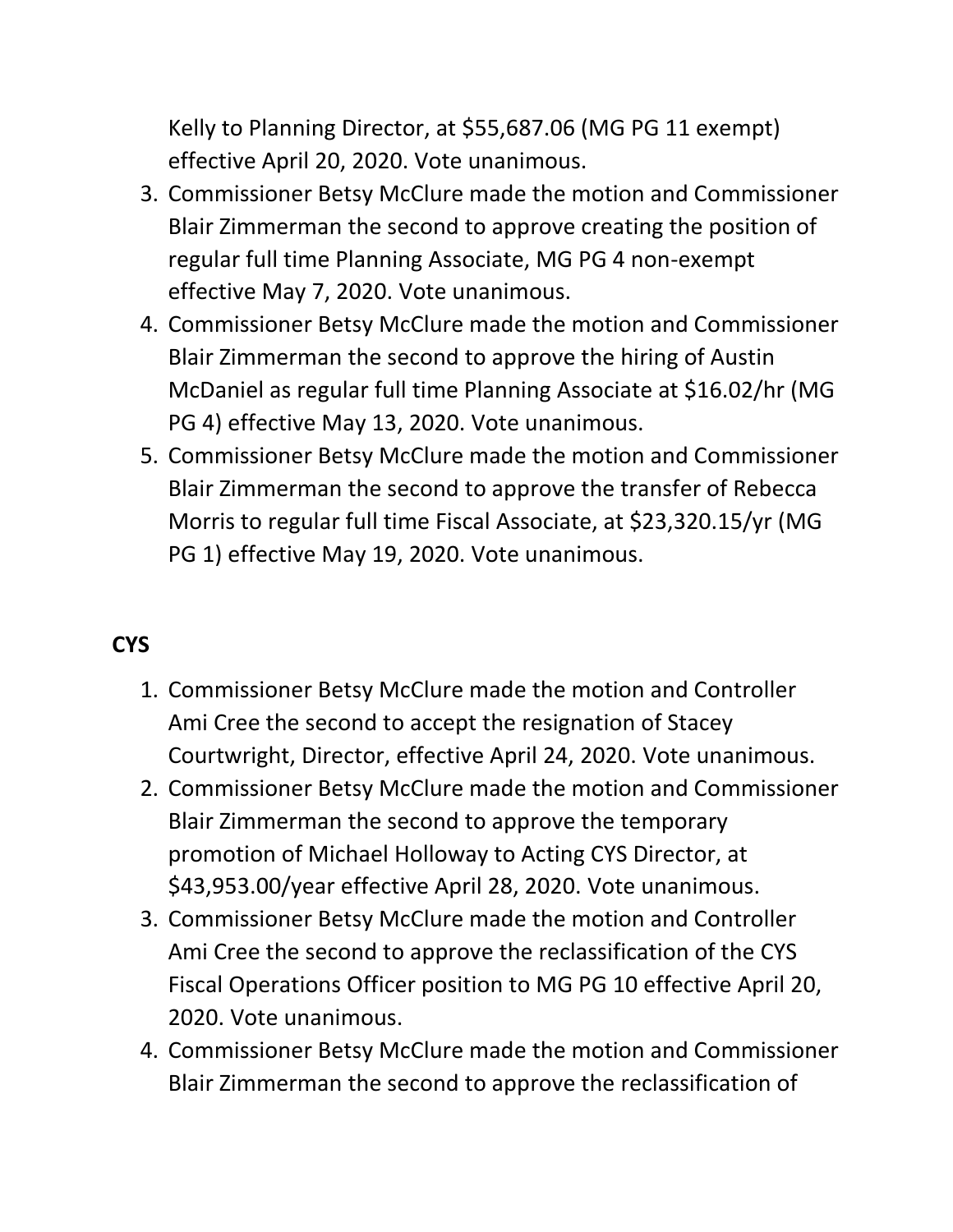Brandy Yekel, CYS Fiscal Operations Officer, to MG PG 10 at \$46,000/yr effective April 20, 2020. Vote unanimous.

- 5. Commissioner Betsy McClure made the motion and Controller Ami Cree the second to approve the hiring of Margaret Keruskin as regular full time Caseworker 1, at @18.80/hr (UMWA HS/CYS) effective May 11, 2020. Vote unanimous.
- 6. Commissioner Betsy McClure made the motion and Commissioner Blair Zimmerman the second to approve the retirement of Cheryl Cowen, Solicitor effective May 8, 2020. Vote unanimous.
- 7. Commissioner Betsy McClure made the motion and Controller Ami Cree the second to approve the reclassification of Christopher Erickson from probationary to regular status Caseworker 1, at \$20.08/hr (UMWA HS/CYS) effective April 21, 2020. Vote unanimous.
- 8. Commissioner Betsy McClure made the motion and Commissioner Blair Zimmerman the second to approve the hiring of Abigail Stagesin as regular full time Caseworker 1, at \$18.80/hr (UMWA HS/CYS) effective June 1, 2020. Vote unanimous.

## **GCIDA**

1. Commissioner Betsy McClure made the motion and Controller Ami Cree the second to approve the transfer of Kayla Reyes to IDA Associate, at \$16.02/hr effective April 15, 2020. Vote unanimous.

#### **HUMAN SERVICES**

1. Commissioner Betsy McClure made the motion and Commissioner Blair Zimmerman the second to approve the resignation of Allen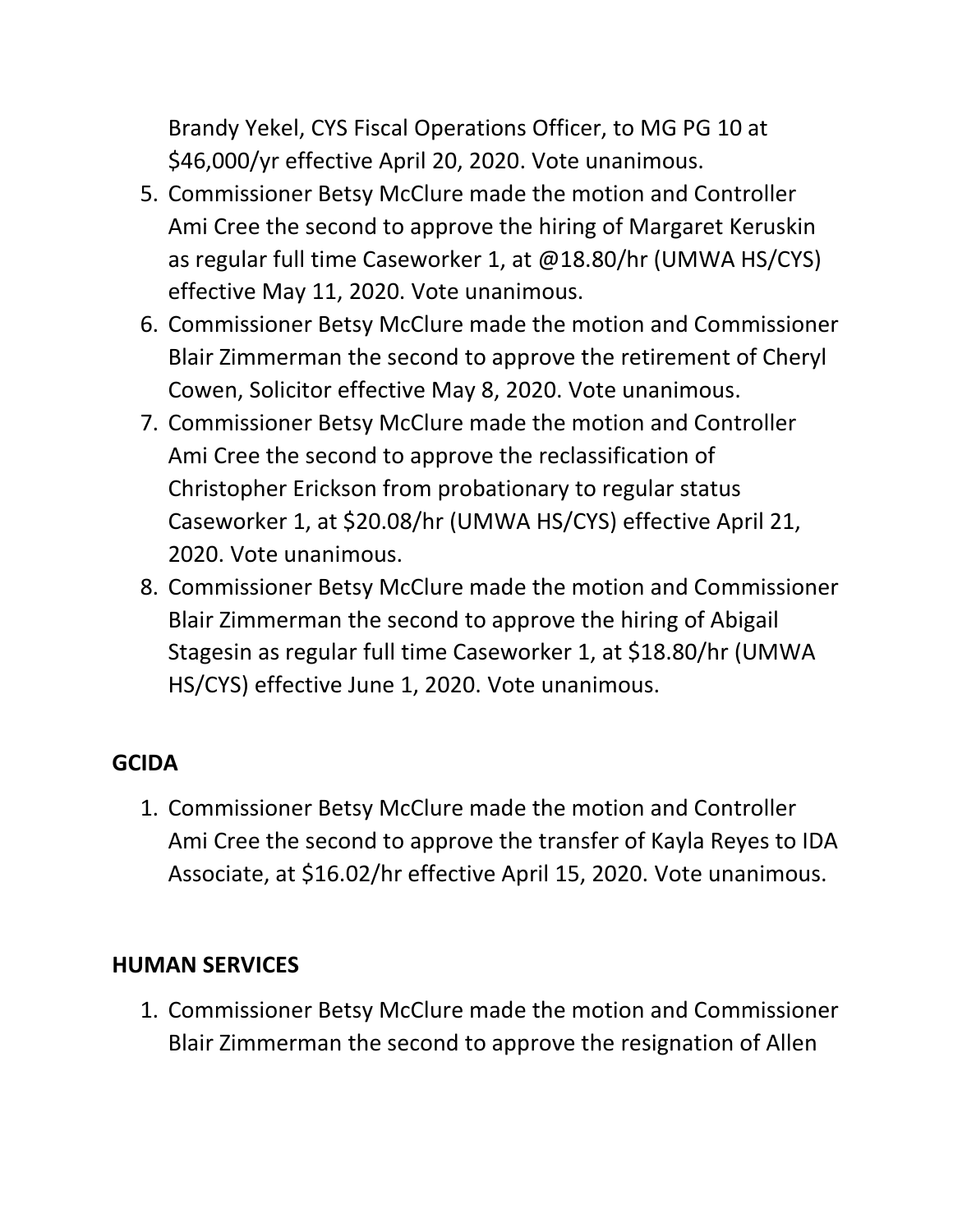Frye, Housing Caseworker, effective April 24, 2020. Vote unanimous.

2. Commissioner Betsy McClure made the motion and Controller Ami Cree the second to approve the reclassification of Christine Barnhart from probationary to regular status Caseworker 1, at \$20.08/hr (UMWA HS/CYS) effective May 12, 2020. Vote unanimous.

## **HUMAN RESOURCES**

1. Commissioner Betsy McClure made the motion and Commissioner Blair Zimmerman the second to approve the hiring of Cassidy Chambers, seasonal intern, at \$8.00/hr effective May 11, 2020. Vote unanimous.

## **JAIL**

- 1. Commissioner Betsy McClure made the motion and Controller Ami Cree the second to approve the resignation of Crystal Markle, Corrections Officer, effective April 29, 2020. Vote unanimous.
- 2. Commissioner Betsy McClure made the motion and Commissioner Blair Zimmerman the second to approve the hiring of Samantha Thomas as casual Corrections Officer, at \$12.77/hr effective May 4, 2020. Vote unanimous.
- 3. Commissioner Betsy McClure made the motion and Controller Ami Cree the second to approve the hiring of Haleigh Thomas as casual Corrections Officer, at \$12.77/hr effective May 6, 2020. Vote unanimous.
- 4. Commissioner Betsy McClure made the motion and Commissioner Blair Zimmerman the second to approve removing from payroll the below casual Corrections Officers effective May 8, 2020. Vote unanimous.
	- Vincent Bennett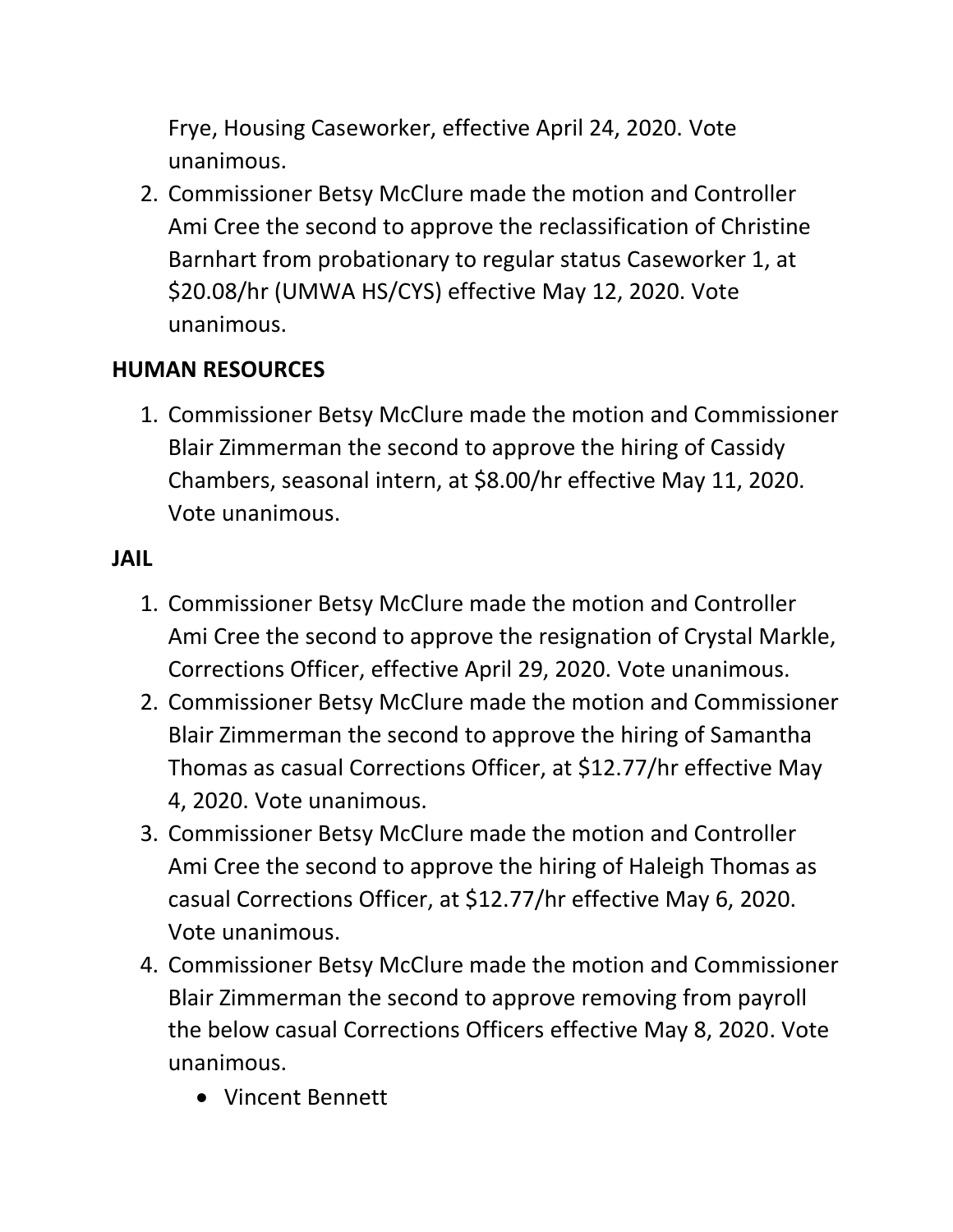- Arrion Sorrell
- Claire Wherthey
- 5. Commissioner Betsy McClure made the motion and Controller Ami Cree the second to approve the correction in pay rate for James Roberts, Corrections Officer. Vote unanimous.
	- Effective January 1, 2020 to \$15.52/hr for union COLA as part time.
	- Effective February 23, 2020 to \$16.52/hr promotion to full time.
- 6. Commissioner Betsy McClure made the motion and Commissioner Blair Zimmerman the second to approve the promotion of Richard Henderson to regular part time Corrections Officer, at \$14.77/hr (SEIU Jail) effective March 29, 2020. Vote unanimous.
- 7. Commissioner Betsy McClure made the motion and Controller Ami Cree the second to approve the promotion of Cory Supan to regular full time Corrections Officer, at \$15.77/hr (SEIU Jail) effective May 3, 2020. Vote unanimous.
- 8. Commissioner Betsy McClure made the motion and Commissioner Blair Zimmerman the second to approve the reclassification of Maria Barone to Corrections Officer 2, at \$16.56/hr effective September 20, 2019. Pay rate will increase to \$17.31 effective January 1, 2020 due to union COLA (SEIU Prison). Vote unanimous.

# **PROTHONOTARY**

1. Commissioner Betsy McClure made the motion and Controller Ami Cree the second to approve the hiring of Robin King as regular full time Family Court Coordinator, at \$15.34/hr (SEIU PG 12) effective May 1, 2020. Vote unanimous.